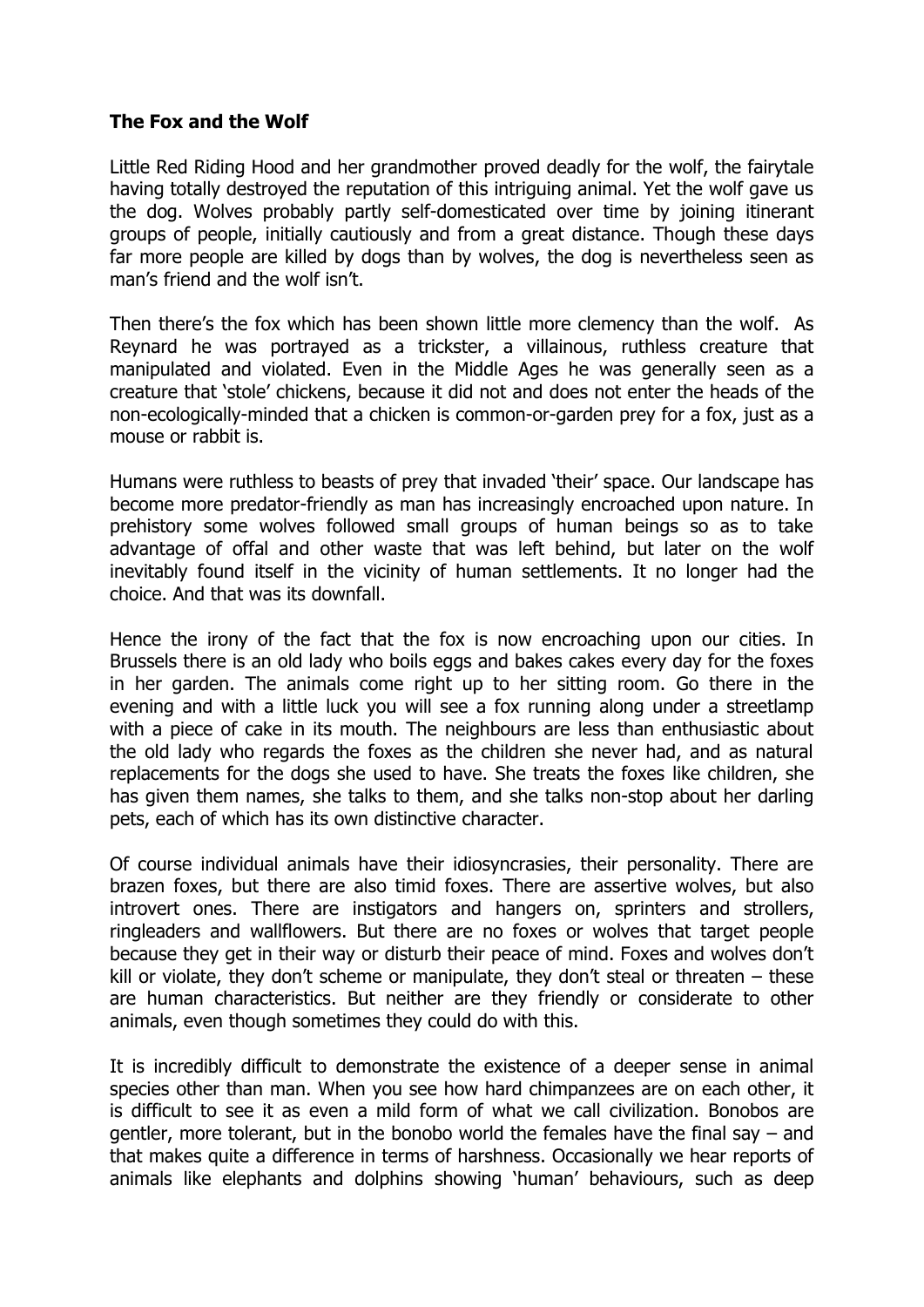friendship or intense mourning, but how is it possible for a human being to comprehend this, how can we gauge how fundamental those feelings are if we cannot ask?

That does not stop scientists trying. They describe experiments which claim to demonstrate empathy and honesty and trust in chickens, rats, jays and apes. They have shown that a rat in captivity will ignore a piece of chocolate to free an imprisoned fellow rat, and that a bonobo in a zoo keeps a banana for a victimized fellow cage bird. In such cases empathy does sound highly convincing. But the majority of the scientists do not explore human values in animals in any depth. Usually it is possible to find more prosaic explanations for the findings, such as saving a family member or helping an animal the group needs, rather than evaluating and responding to emotions.

The scientific basis for the existence of human values in animals was dealt a severe blow when a world authority on research into animal ingenuity was fired by his American university (the illustrious Harvard) in 2011 because of fraud, namely for inventing and faking research findings, including an experiment which showed that tamarin monkeys recognize themselves in a mirror – self-awareness being seen as crucial to the development of higher values. It is interesting that human deceit played a part in the scientific search for superior values in animals!

There is no point in making animals half human – neither is it necessary, for they are fascinating enough as animals. Why is it so difficult to see animals as unfeeling, amoral or void of reason? Out of jealousy perhaps, because we have made it so difficult for ourselves by regularly having to ask if we are doing the right thing, if we are not violating the rules, where the limits lie when it comes to breaking legal and social customs, while animals just do their own thing, driven by instinct and unhindered by moral and other complicated concerns.

Humanizing animals to learn more about our own kind is of course a different story, a satire, a lesson for life in verse or other narrative form. There is not much human in an animal, but there is quite a lot of the animal in a human. Unfortunately, the facts show that our civilization is frequently no more than a thin layer of varnish that quickly cracks and peels if circumstances go against it. That is what you see happen when you get caught up in a civil war and certainly in genocide: human instincts come to the fore.

Man behaves like an animal, like a pig, we say, but that detracts from what makes a pig a pig, because a pig does not deliberately kill or violate or engage in battle, a pig does what a pig is supposed to do, without ethical and philosophical speculation being attached to it. A pig will never stoop so low as a torturous or murderous human being. Barbarians, that is the only allegory that can be used for evil people, subhumans who reject all the values man holds dear and go their own way unchecked.

Man has also behaved like a barbarian with respect to many species other than his own. Of the animals Reynard encountered in his time many have disappeared from